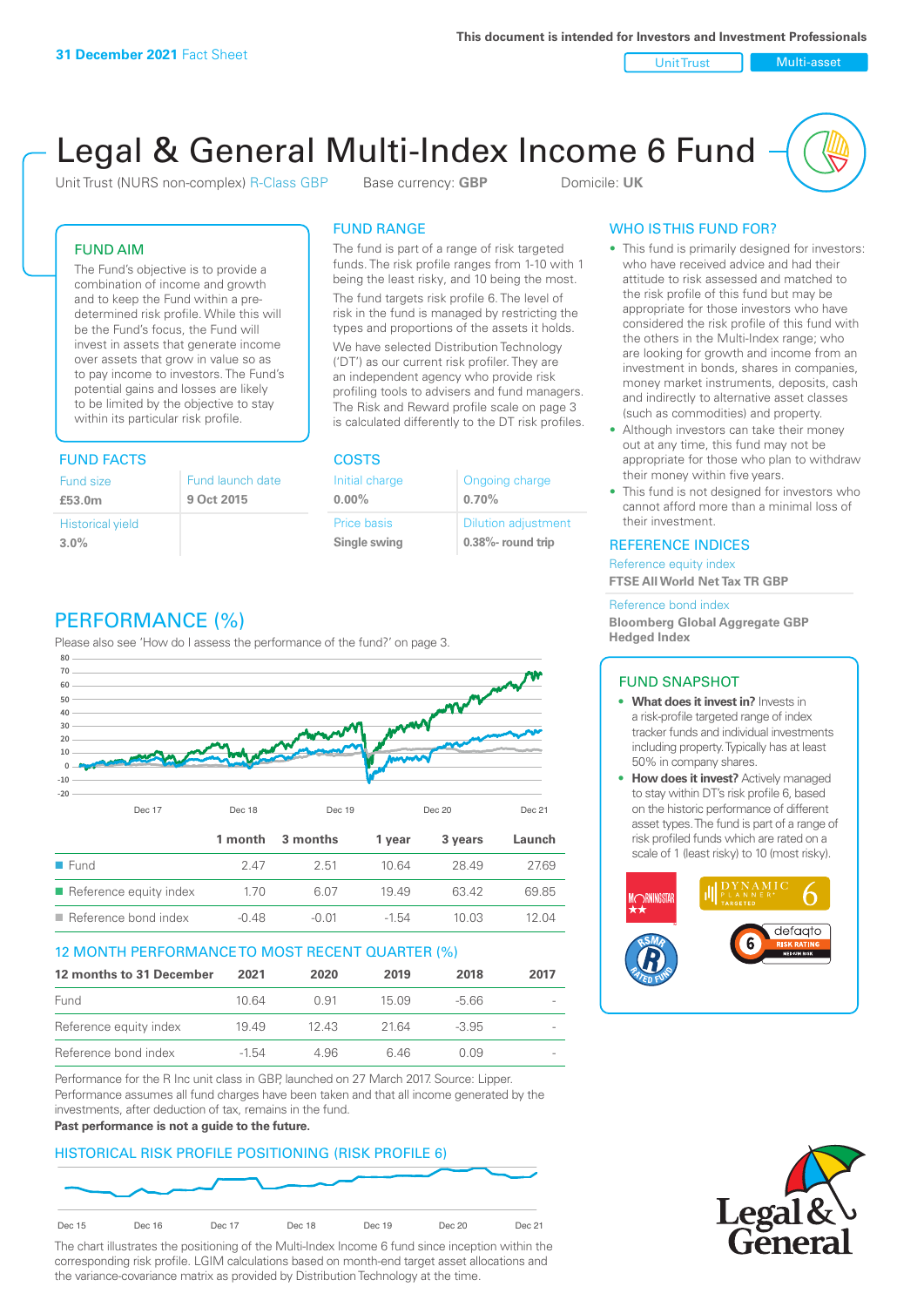# Legal & General Multi-Index Income 6 Fund

Unit Trust (NURS non-complex) R-Class GBP

# PORTFOLIO BREAKDOWN

All data source LGIM unless otherwise stated. Totals may not sum due to rounding.





# FUND MANAGERS

The fund managers have responsibility for managing the multi-index fund range. They are part of the Multi-Asset Funds (MAF) team in LGIM. This team focuses on designing and managing multi-asset funds that are tailored to match the specific objectives of various client types. The team sits within a wider Asset Allocation team which combines both depth of experience with a broad range of expertise from different fields, including fund management, investment consulting and risk management roles.

# TOP 10 HOLDINGS (%)

| L&G Quality Equity Dividends ESG Exclusions UK ETF               | 20.0 |
|------------------------------------------------------------------|------|
| L&G Quality Equity Dividends ESG Exclusions Emerging Markets ETF | 9.0  |
| L&G Quality Equity Dividends ESG Exclusions Europe ex UK ETF     | 8.0  |
| L&G US Index Trust                                               | 7.5  |
| L&G UK Index Trust                                               | 7.0  |
| L&G Quality Equity Dividends ESG Exclusions Asia ex Japan ETF    | 7.0  |
| L&G Emerging Markets Government Bond (US\$) Index Fund           | 5.5  |
| L&G Active Global High Yield Bond Fund                           | 5.0  |
| L&G Emerging Markets Government Bond (Local Currency) Index Fund | 4.5  |
| Global REITs Index Trust                                         | 4.0  |